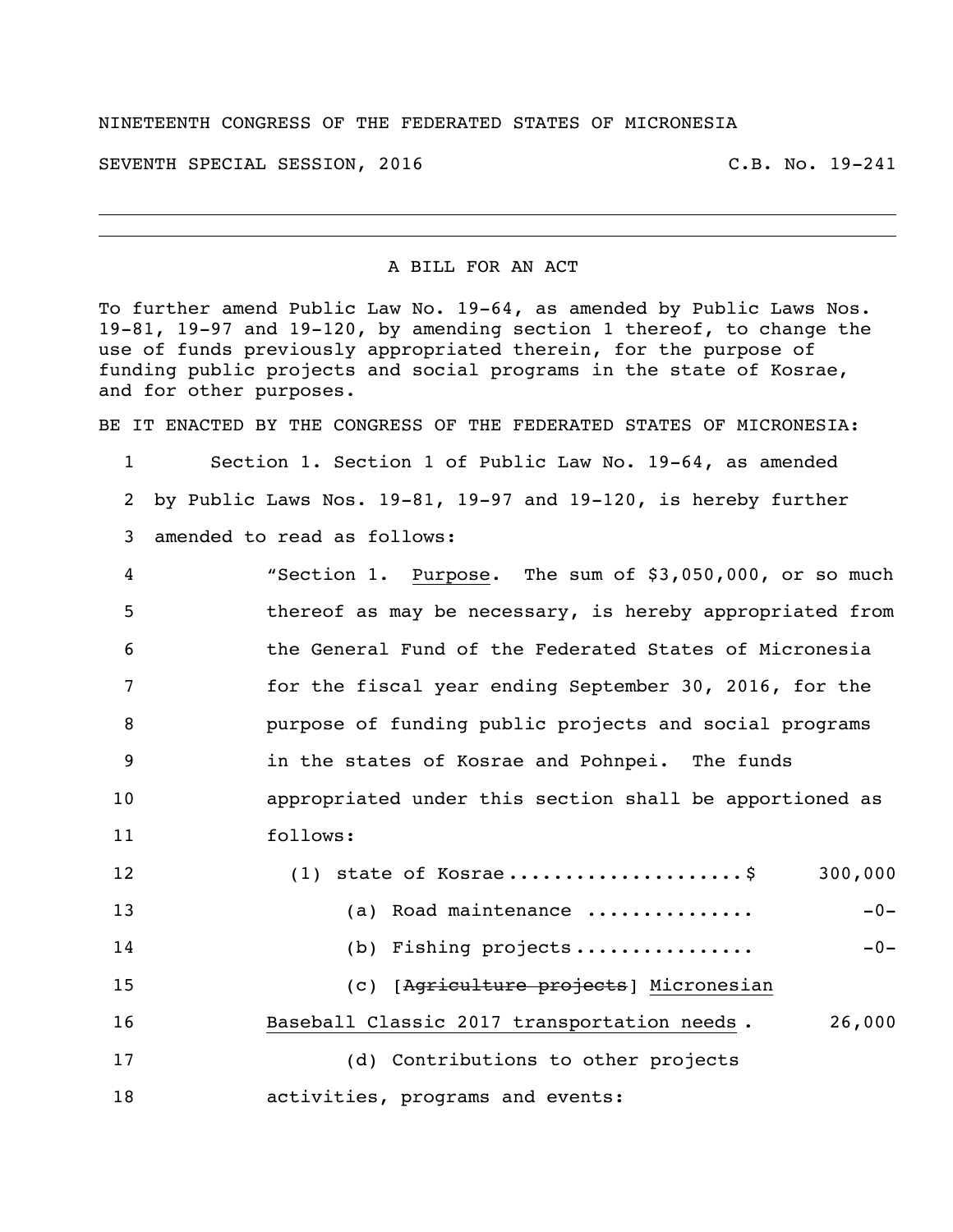| $\mathbf{1}$   | (i) B.A. Program for                              |
|----------------|---------------------------------------------------|
| $\overline{2}$ | Kosraean Students \$<br>20,000                    |
| 3              | (ii) Contractual Services for Office              |
| 4              | Staff and Security Guards<br>20,000               |
| 5              | (iii) Delegation Office Community                 |
| 6              | Outreach and Advocacy Program<br>20,000           |
| 7              | (iv) Contribution to Kosraean                     |
| 8              | Association in Hawaii<br>20,000                   |
| 9              | (v) Contribution to Kosraean                      |
| 10             | 20,000<br>Association in Guam                     |
| 11             | (vi) Hawaii Benevolent                            |
| 12             | Association subsidy<br>10,000                     |
| 13             | (vii) Wan Taf River Cleaning<br>5,000             |
| 14             | (viii) Utwa-Walung Channel Clean-up<br>15,000     |
| 15             | 10,000<br>(ix) Renovation of Walung House.        |
| 16             | 10,000<br>(x) Kosrae Visitors Bureau subsidy      |
| 17             | (e) Pikusrik wan (Keon) Farm Road<br>12,000       |
| 18             | 30,000<br>(f) Tafunsak Water System Extension.    |
| 19             | (g) Kosrae State Survey and Mapping subsidy 8,000 |
| 20             | Utwa Dredging Project<br>20,000<br>(h)            |
| 21             | Utwa water system (Isra, Utwa)<br>5,000<br>(i)    |
| 22             | Mosral water system improvement.<br>7,000<br>(j)  |
| 23             | 8,000<br>Malem Drainage Project<br>(k)            |
| 24             | 10,000<br>Malem Inner Road improvement<br>(1)     |
| 25             | (m) Micronesian Teachers Education                |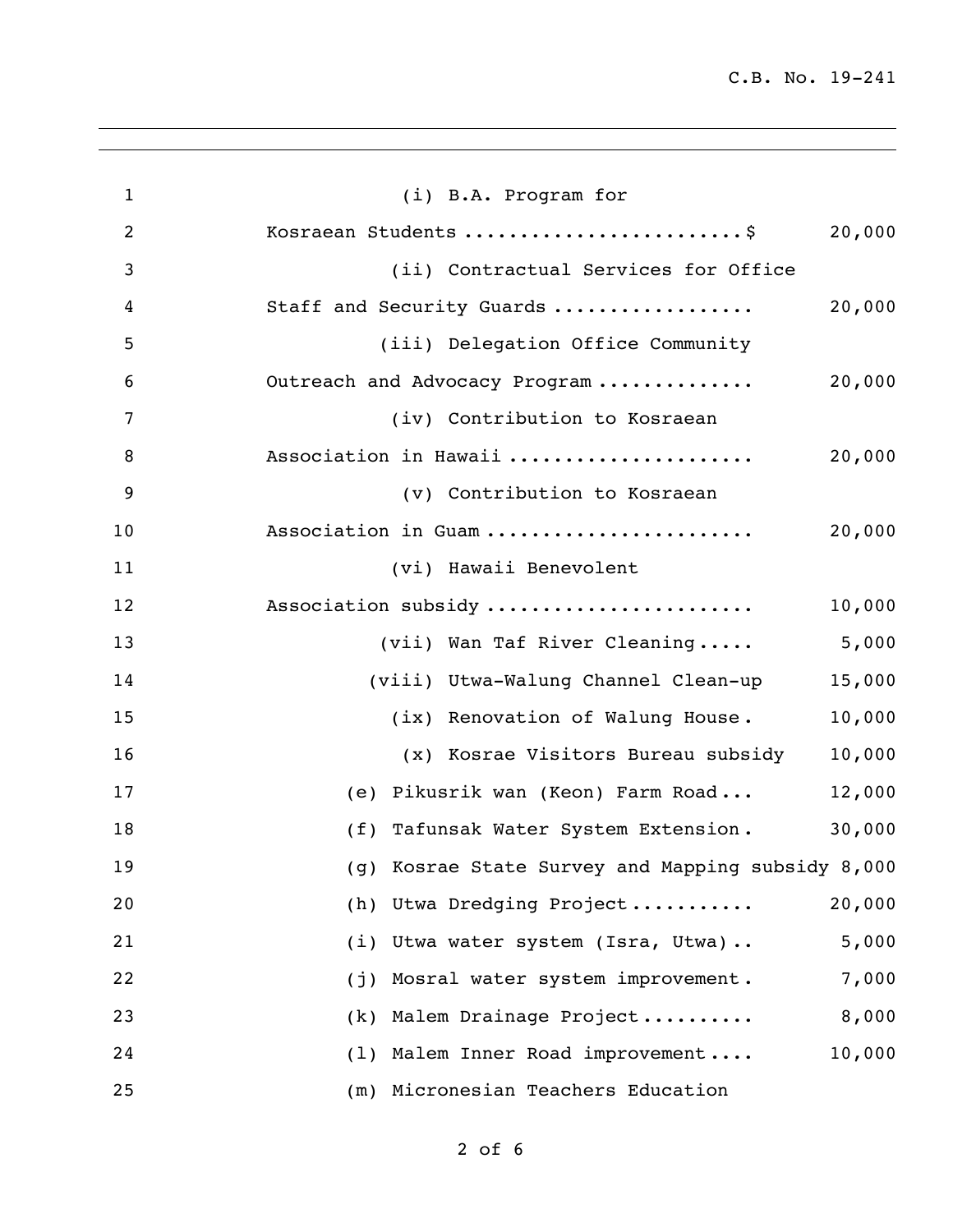| $\mathbf{1}$   | Conference hosting \$                        | 12,000  |
|----------------|----------------------------------------------|---------|
| $\overline{c}$ | (n) FSM Finance Conference                   | 12,000  |
| 3              | (2)                                          |         |
| 4              | At Large priority projects<br>(1)            | 837,500 |
| 5              | (a) Patch Master Bag                         | 25,000  |
| 6              | PTA equipment/vehicle<br>(b)                 | 150,000 |
| 7              | Nan Welin Pehleng road paving<br>(c)         | 50,000  |
| 8              | Enipein Pah road paving<br>(d)               | 50,000  |
| 9              | Kepine, Kitti road paving<br>(e)             | 50,000  |
| 10             | Pihs, Madolenihmw road paving<br>(f)         | 50,000  |
| 11             | Sokehs Pah Church road paving<br>(q)         | 50,000  |
| 12             | (h) Nan Koapwarenmen, Madolenihmw            |         |
| 13             | road paving                                  | 50,000  |
| 14             | (i) Sokehs Island circumferential            |         |
| 15             | road paving                                  | 50,000  |
| 16             | (j) Nanpohnmal road paving                   | 50,000  |
| 17             | Nanpil road paving and retaining wall<br>(k) | 50,000  |
| 18             | (1) Seinwar Catholic Church road paving      | 30,000  |
| 19             | (m) Lohd pah/Lohd powe road paving           | 50,000  |
| 20             | (n) Metipw road paving                       | 50,000  |
| 21             | (o) Tewen road paving/maintenance            | 50,000  |
| 22             | Pohnpei road clean up and<br>(p)             |         |
| 23             | landscaping supplies                         | 32,500  |
| 24             | (2) Election District No. 1                  |         |
| 25             | priority projects                            | 637,500 |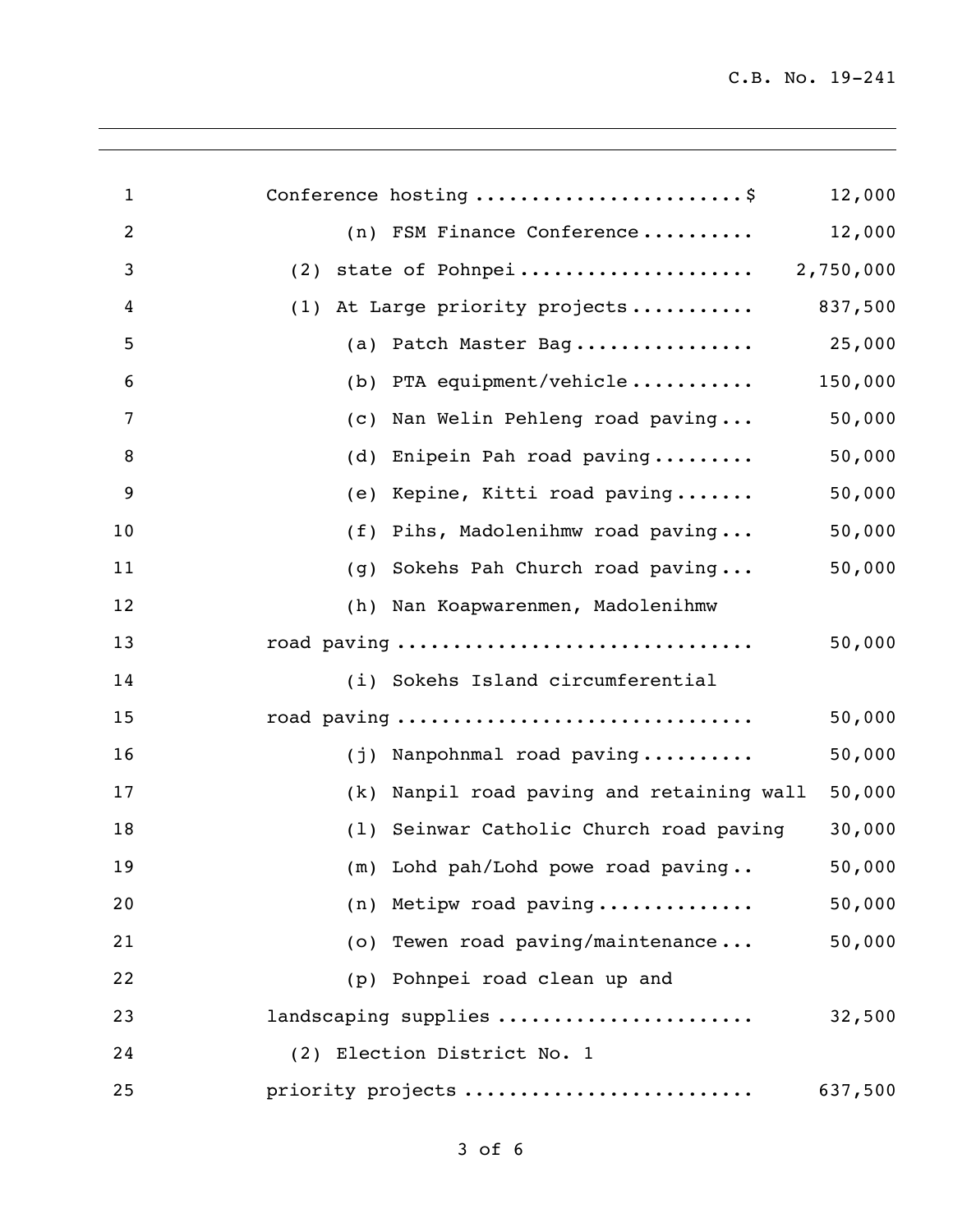C.B. No. 19-241

| $\mathbf{1}$   | (a) Sokehs Island Circumferential        |         |
|----------------|------------------------------------------|---------|
| $\overline{2}$ | road paving \$                           | 300,000 |
| 3              | (b) Road maintenance                     | 60,000  |
| $\overline{4}$ | Nanpohnmal road paving<br>(C)            | 80,000  |
| 5              | Private Schools needs<br>(d)             | 50,000  |
| 6              | Channel/shoreline cleanup<br>(e)         | 10,000  |
| $\overline{7}$ | (f) Cleaning equipments/parts            | 7,500   |
| 8              | Paies power needs<br>(g)                 | 30,000  |
| 9              | (h)<br>Purchase of pre-paid water meters | 50,000  |
| 10             | (i) Water Catchment ED1                  | 28,000  |
| 11             | (j) Pohnpei International Airport        |         |
| 12             | furniture & fixture                      | 12,000  |
| 13             | $(k)$ LED Street lights                  | 10,000  |
| 14             | (3) Election District No. 2              |         |
| 15             | priority projects                        | 637,500 |
| 16             | (a) Nanwelin Pehleng road paving         | 50,000  |
| 17             | Kotouwar Road upgrade<br>(b)             | 30,000  |
| 18             | (c) Dioan Water System                   | 20,000  |
| 19             | (d) Elielwi (Madol) road paving          | 40,000  |
| 20             | Nansalohi water system<br>(e)            | 20,000  |
| 21             | Rohi Water System/road paving<br>(f)     | 50,000  |
| 22             | Lohd Pah/Pohnpaip road<br>(g)            | 30,000  |
| 23             | Nanmand (Kitti) Bridge<br>(h)            | 60,000  |
| 24             | Mand (Madol) Access Road<br>(i)          | 20,000  |
| 25             | Akahk/Enipos Road paving<br>(j)          | 50,000  |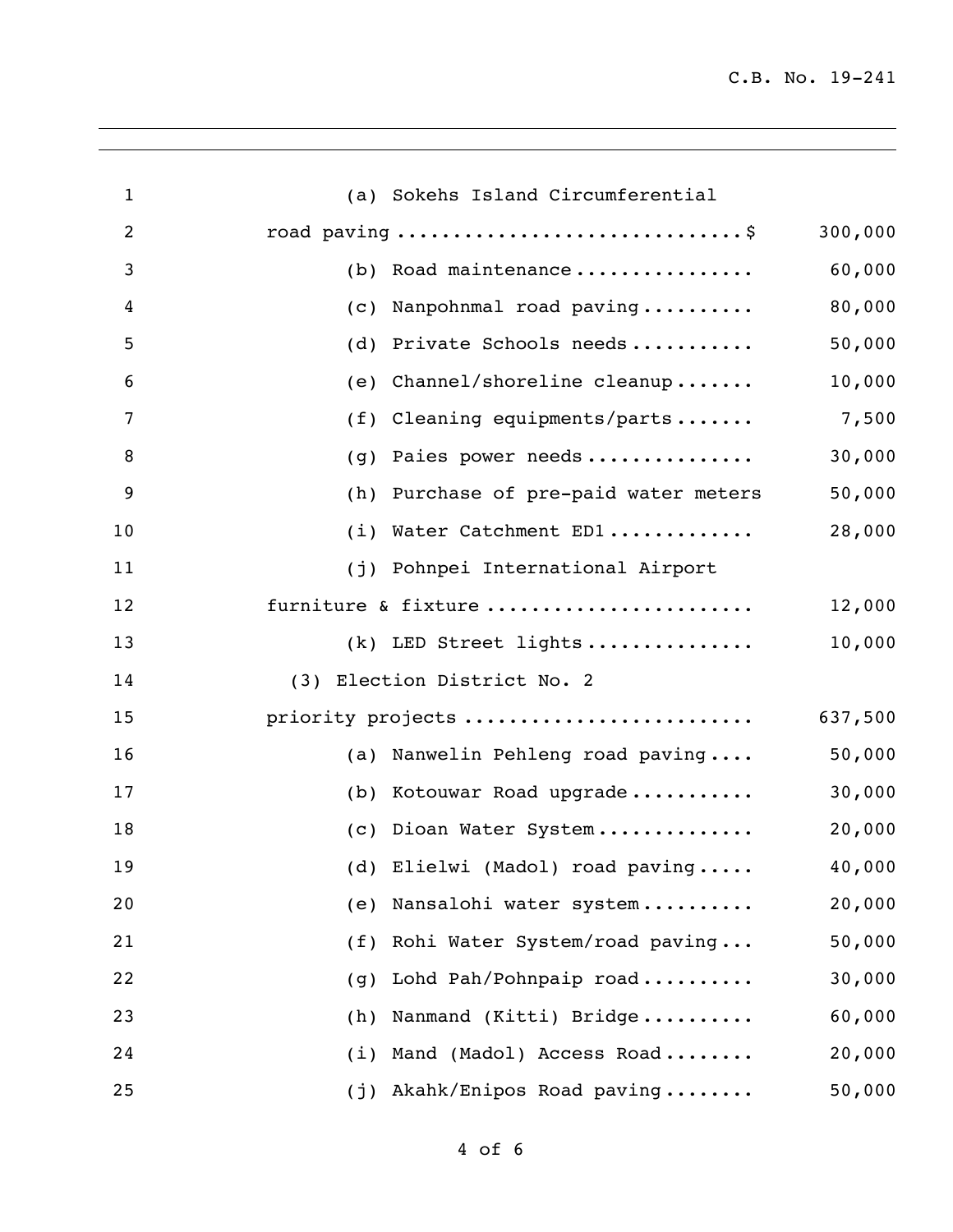| 1              | Wone Water System upgrade\$<br>(k)                    | 20,000  |
|----------------|-------------------------------------------------------|---------|
| $\overline{2}$ | Madol. Ice Plant Road Paving<br>(1)                   | 30,000  |
| 3              | Lukop/Metipw Water Ext<br>(m)                         | 30,000  |
| 4              | Mwoakot (Kitti) Road Paving<br>(n)                    | 50,000  |
| 5              | Toamwoaroahlong Water System<br>(0)                   | 20,000  |
| 6              | Mudok island (Kitti) Boat/Outboard<br>(p)             |         |
| 7              | Motor                                                 | 15,000  |
| 8              | Pwoaipwoai Farm Road<br>(q)                           | 12,500  |
| 9              | Seinwar Community Water System<br>(r)                 | 20,000  |
| 10             | Ipwitek Community Water System<br>(s)                 | 20,000  |
| 11             | Enipein Water System<br>(t)                           | 20,000  |
| 12             | (u) Wapar Community Water System upgrade              | 10,000  |
| 13             | (v) Water Storage, Catchment,                         |         |
| 14             | and Supplies                                          | 10,000  |
| 15             | (w) Mwudok Island Solar Street Lights                 | 10,000  |
| 16             | (4) Election District No. 3 priority projects 637,500 |         |
| 17             | (a) Pwahr, $U$                                        | 40,000  |
| 18             | (b) Awak Pah Depression                               | 35,000  |
| 19             | (c) Nanpei — Nampwo, U                                | 81,500  |
| 20             | Nan U Protestant Church culvert.<br>(d)               | 26,000  |
| 21             | Saladak Church bridge wall<br>(e)                     | 15,000  |
| 22             | Adoroi collapsed culvert<br>(f)                       | 15,000  |
| 23             | Meitik Road<br>(g)                                    | 100,000 |
| 24             | (h) Parem Kep Road                                    | 100,000 |
| 25             | (i) Eirke Road                                        | 50,000  |